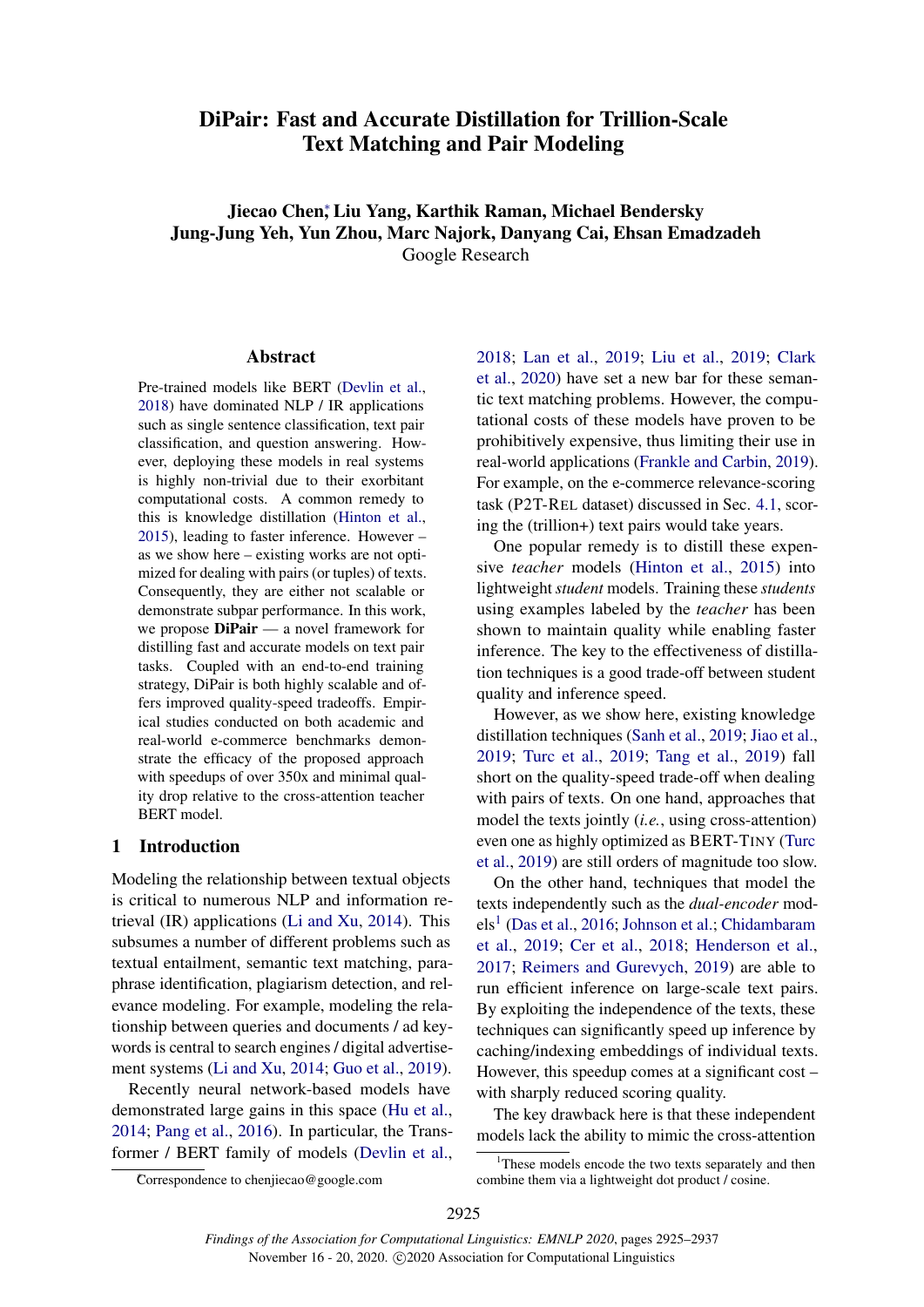enabled teachers and model the joint nuances and facets of the texts. As a motivating example, consider the ecommerce term relevance-scoring task. For the product "Black Sport Nike Shoes for Boys Size Wide", terms such as "black", "wide footwear" and "nike shoes" are all relevant. However, enforcing similarity between the independently modeled term and product will lead to the embeddings of "black" and "nike shoes" being incorrectly considered similar.

Motivated by this, we propose DiPair for fast and accurate distillation of large-scale text matching and pair modeling. DiPair aims to combine the best of both worlds: Like dual-encoder models, it leverages common pre-computation, while at the same time modeling the text jointly – with cross-attention – using multiple contextual embeddings for each text. In particular, we extract a small fraction of the output token embeddings from each text, and then jointly model this smaller "sequence" using a transformer *head* (we use the term *head* to refer to the component that consumes the outputs of a dual-encoder model, see Figure [2\)](#page-3-0). We demonstrate that a two-stage, end-to-end training allows the proposed DiPair model to learn richer multifaceted semantic representations of the text pairs. The resulting DiPair model is 350x+ faster with minimal quality drop relative to the teacher on academic and real-world e-commerce datasets.

In summary, our main contributions include:

- **DiPair**: A new framework for distilling fast, accurate models on text pair tasks. Its advantages include: 1) Generic framework applicable across numerous applications involving pairwise/n-ary textual input. To the best of our knowledge, this is among the first few works tackling this problem. 2) Highly practical solution with limited storage and computation needs that scales to trillions of examples. 3) Large speedups for model inference – 350x+ faster relative to the BERT-base teacher and 8x faster than previous highly optimized bench-marks [\(Turc et al.,](#page-10-3) [2019\)](#page-10-3).
- A two-stage, end-to-end training scheme enables an improved quality-speed tradeoff as shown in Fig. [1.](#page-1-0)
- Evidence that (self and cross) attention is important for student models when it comes to distilling from teachers like BERT.
- Extensive experiments on academic and real-

<span id="page-1-0"></span>

Figure 1: Inference speed vs quality trade-off for three different representative approaches (see Sec. [4.2](#page-5-0) for a more detailed description): DE-FFNN refers to dualencoder + a feedforward neural network head; BERT variants refers to different cross-attention BERT-based student models released by [Turc et al.](#page-10-3) [\(2019\)](#page-10-3); DiPair-TSF refers to the DiPair model with a transformer head. The metrics and inference speedup are evaluated with the Q2P-MAT dataset (see Sec. [4.1\)](#page-4-0). Note that the DiPair and DE-FFNN are varied using only the head in this plot for a fair comparison.

world e-commerce datasets demonstrate that DiPair can lead to fast and accurate models that outperform existing techniques on text matching and pair modeling.

#### <span id="page-1-1"></span>2 Related Work

Text Pair Modeling and Matching. A large variety of neural models have been proposed for text pair tasks such as matching and similarity scoring [\(Huang et al.,](#page-9-14) [2013;](#page-9-14) [Hu et al.,](#page-9-4) [2014;](#page-9-4) [Pang](#page-10-0) [et al.,](#page-10-0) [2016;](#page-10-0) [Guo et al.,](#page-9-15) [2016;](#page-9-15) [Yang et al.,](#page-10-6) [2016;](#page-10-6) [Mitra et al.,](#page-10-7) [2017;](#page-10-7) [Xiong et al.,](#page-10-8) [2017;](#page-10-8) [Rao et al.,](#page-10-9) [2019\)](#page-10-9). These models can be broadly classified into *representation-focused* models (or *dual-encoder* models) [\(Huang et al.,](#page-9-14) [2013;](#page-9-14) [Hu et al.,](#page-9-4) [2014\)](#page-9-4) and *interaction-focused* models [\(Pang et al.,](#page-10-0) [2016;](#page-10-0) [Guo](#page-9-15) [et al.,](#page-9-15) [2016;](#page-9-15) [Yang et al.,](#page-10-6) [2016;](#page-10-6) [Mitra et al.,](#page-10-7) [2017;](#page-10-7) [Xiong et al.,](#page-10-8) [2017\)](#page-10-8), where the former involves encoding the individual text separately while the latter models the pair jointly (often involving some interaction / attention model). In recent years, Transformer [\(Vaswani et al.,](#page-10-10) [2017\)](#page-10-10) based models like BERT [\(Devlin et al.,](#page-9-0) [2018\)](#page-9-0) leveraged crossattention to achieve impressive performance gains on several text pairs tasks including natural language inference [\(Bowman et al.,](#page-9-16) [2015\)](#page-9-16), sentence pair classification and relevance scoring. As shown in several previous research [\(Pang et al.,](#page-10-0) [2016;](#page-10-0) [Guo et al.,](#page-9-15) [2016;](#page-9-15) [Yang et al.,](#page-10-6) [2016;](#page-10-6) [Mitra et al.,](#page-10-7) [2017;](#page-10-7) [Xiong et al.,](#page-10-8) [2017;](#page-10-8) [Devlin et al.,](#page-9-0) [2018\)](#page-9-0), interaction-focused models usually achieve better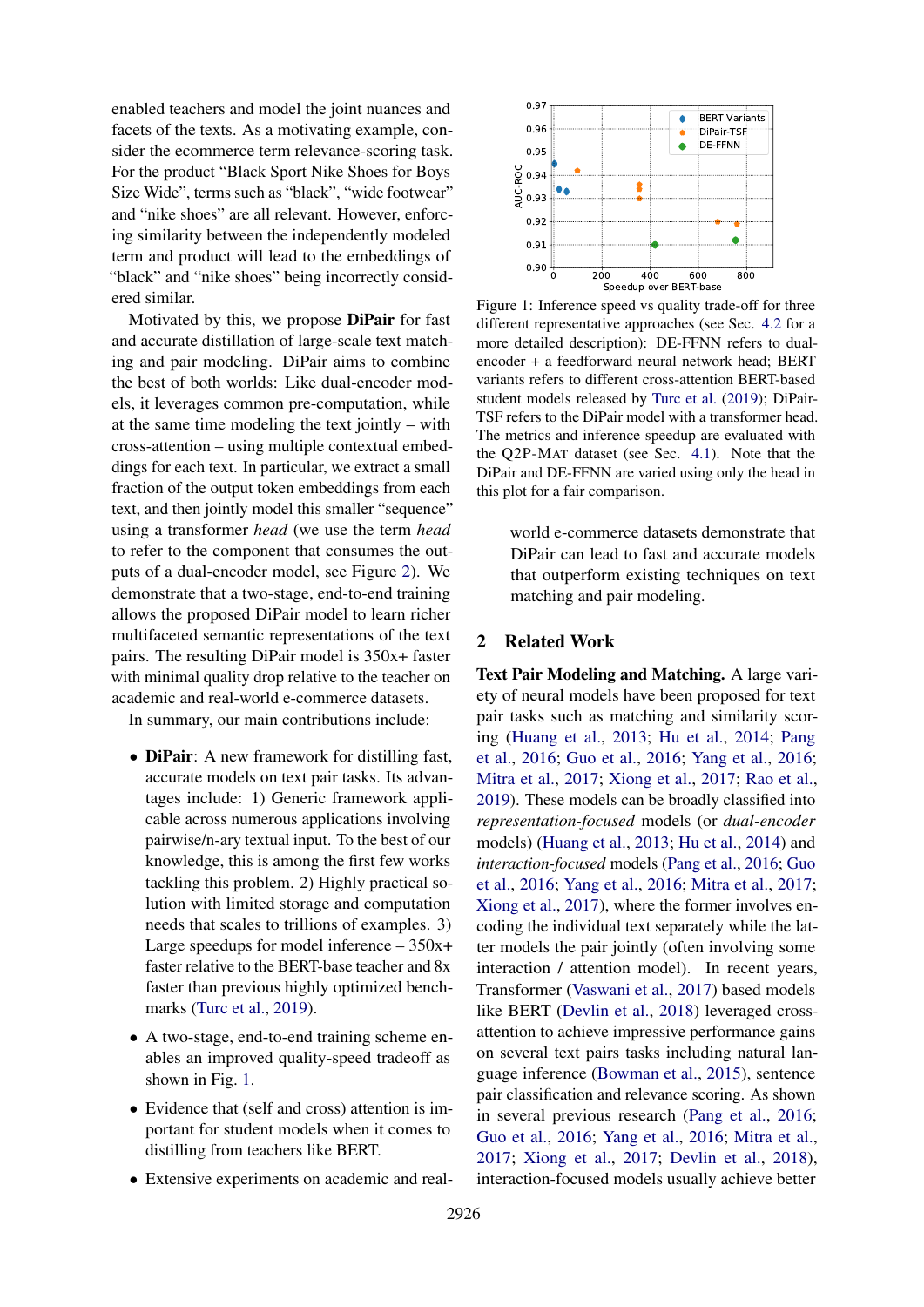performances for text pair tasks. However, it is difficult to serve these types of models for applications involving large inference sets in practice. On the other hand, text embeddings from dual encoder models can be learned independently and thus pre-computed, leading to faster inference efficiency but at the cost of reduced quality. Early work like [\(Wang and Jiang,](#page-10-11) [2017\)](#page-10-11) uses attention to aggregate the two sequences of word embeddings, and a CNN model is then applied to extract the final representation. This method is relatively expensive as it requires to store the whole sequences of word embeddings and a full cross-attention operation has to be performed. Recently the PreTTR model [\(MacAvaney et al.,](#page-10-12) [2020\)](#page-10-12) aimed to reduce the query-time latency of deep transformer networks by pre-computing part of the document term representations. However, their model still required modeling the full document/query input length in the head, thus limiting inference speedup. Another recent work is Poly-encoders [\(Humeau et al.,](#page-9-17) [2020\)](#page-9-17) which shared some similar motivations. However, Poly-Encoders makes strong assumptions on the input data property thus limiting its applicability (Appendix [C](#page-11-0) demonstrates this quality drop on a standard text matching task).

Knowledge Distillation. Our research is an example of knowledge distillation in neural networks [\(Hinton et al.,](#page-9-1) [2015;](#page-9-1) [Sun et al.,](#page-10-13) [2019;](#page-10-13) [Sanh et al.,](#page-10-2) [2019\)](#page-10-2). The idea of knowledge distillation is to transfer information from a heavily-parameterized and accurate teacher model to a lightweight student model for faster inference. [Tang et al.](#page-10-4) [\(2019\)](#page-10-4) proposed to distill knowledge from BERT to a singlelayer BiLSTM model. TinyBERT [\(Jiao et al.,](#page-9-8) [2019\)](#page-9-8) performs knowledge distillation into transformers in two-stage learning including pre-training and task-specific fine-tuning. [Turc et al.](#page-10-3) [\(2019\)](#page-10-3) proposed Pre-trained Distillation, which shows taskspecific distillation on an unlabeled transfer set is helpful to improve the student model performance. Key differences between our work and these approaches are that we focus on model distillation for text pair inputs and speeding up inference while aiming to match the teacher's performances.

Model Quantization and Parameter Pruning. Another line of research loosely connected to our work is to reduce inference time via pruning less significant weights and/or converting the model to low-precision (aka quantization) [\(Han et al.,](#page-9-18) [2016;](#page-9-18) [Howard et al.,](#page-9-19) [2017;](#page-9-19) [Iandola et al.,](#page-9-20) [2016;](#page-9-20) [Renda](#page-10-14)

[et al.,](#page-10-14) [2020;](#page-10-14) [Frankle and Carbin,](#page-9-7) [2019\)](#page-9-7). Effective in many applications, those approaches, however, often only lead to less than 20x speedup and therefore do not scale to many tasks with pairwise input.

### 3 Our Approach

#### 3.1 Method Overview

Figure [2](#page-3-0) provides an overview of the proposed DiPair model. First, a transformer-based *dualencoder* model is applied to the input pair; the output of an encoder is a sequence of token embeddings, which has the same sequence length as the tokenized input text. We then *truncate* the output sequences by only taking the first  $N$  and  $M$ token embeddings from the left and right inputs, respectively; the next step is to project those selected token embeddings into lower dimensions and merge them to form the new input sequence. The merged input sequence is then fed into the transformer (or an FFNN) *head*, and the first token embedding of the output sequence of the head is used as the representation of the initial input pair.

Note that, the dual-encoder will process the fulllength input sequences. At the same time, the head only consumes a sequence of length  $(N + M)$ , which is typically much smaller than the length of the input sequences and ensures efficient execution of the head.

To create the training data for our proposed model, we use an expensive teacher model (e.g., a 12-layer BERT fine-tuned with human-rated data) to annotate a set of unlabeled text pairs (a.k.a. distillation set). The dual-encoder part of our model is initialized from the first few layers of a pre-trained BERT, and a novel *two stage training strategy* (see Sec. [3.7\)](#page-4-1) is applied to boost the performance further. We defer more details of data specific model distillation to Sec. [4.3.](#page-5-1)

We now discuss each component of the proposed architecture in detail.

#### 3.2 Dual-Encoder

A dual-encoder is the key component of our proposed architecture, and we initialize our dualencoder from pre-trained BERT (or tinyBERT, AL-BERT, etc.). Our basic assumption is that the number of pairs is much larger than the set of unique inputs to the left or right encoders, and the bottleneck of serving our model is to run inference on the pairs with the head. Our proposed architecture, therefore, has an important benefit: increasing the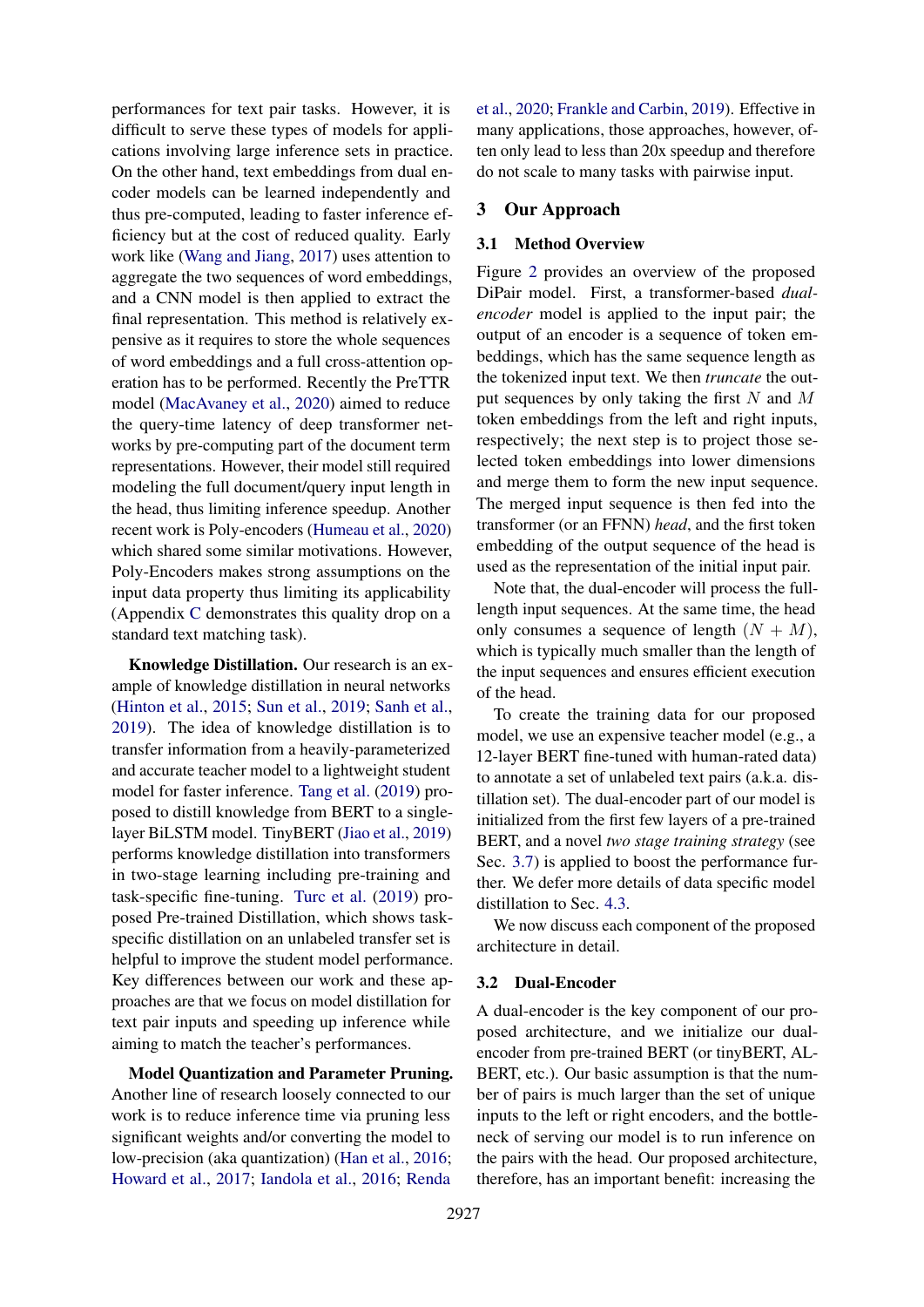<span id="page-3-0"></span>

Figure 2: The architecture of the DiPair model.

model capacity does not increase the inference time as we can keep the head the same but use more expensive encoders. Figure [3b](#page-6-0) shows that increasing the number of layers of the encoders will often lead to better model performance.

### 3.3 Truncated Output Sequences

This is the key step to speed up the model serving. Recall that the running time of a transformer-based model quadratically depends on the input sequence length. One of the most effective ways to reduce the running time is to reduce the input sequence length. However, as Table [4](#page-8-0) reveals, blindly truncating the input to a BERT model will lead to a quick performance drop. Our key intuition is that, by using a dual-encoder + head architecture, we can focus on reducing the inference time of the head, instead of speeding up the encoders.

Therefore, we still use the full-length input sequences in our encoders, but aggressively reduce the input sequence length to the head. To be more concrete, before merging the outputted sequences from the two encoders, we take the first  $N$  and M token embeddings from the left and the right sequences, respectively; This truncation technique has several benefits:

• It significantly speeds up the inference with the head, as the time complexity of transformer layers is quadratic w.r.t. the input sequence length.

- It significantly reduces the amount of data we need to cache. Only the first few token embeddings need be stored as the output of the encoders.
- $N$  and  $M$  can be tuned to reflect the desired effectiveness and efficiency trade-off for a particular problem domain.

It is important to note that due to the end-to-end architecture of our model, even though we only use  $(N + M)$  token embeddings from the output of the dual-encoder, the model learns to push the information of the input text to the first  $(N + M)$ embeddings (thanks to the transformer layers, those selected token embeddings can interact with other token embeddings, and can be viewed as a summary of the full-length input sequences).

#### 3.4 Projection Layer

For each encoder, we add a projection layer to project each token embedding to a lower dimension. A projection layer is shared within an encoder, but different encoders may use different projection layers. There are two purposes of adding the projection layers:

• Reduce storage. To run the inference with the proposed architecture, we need to cache all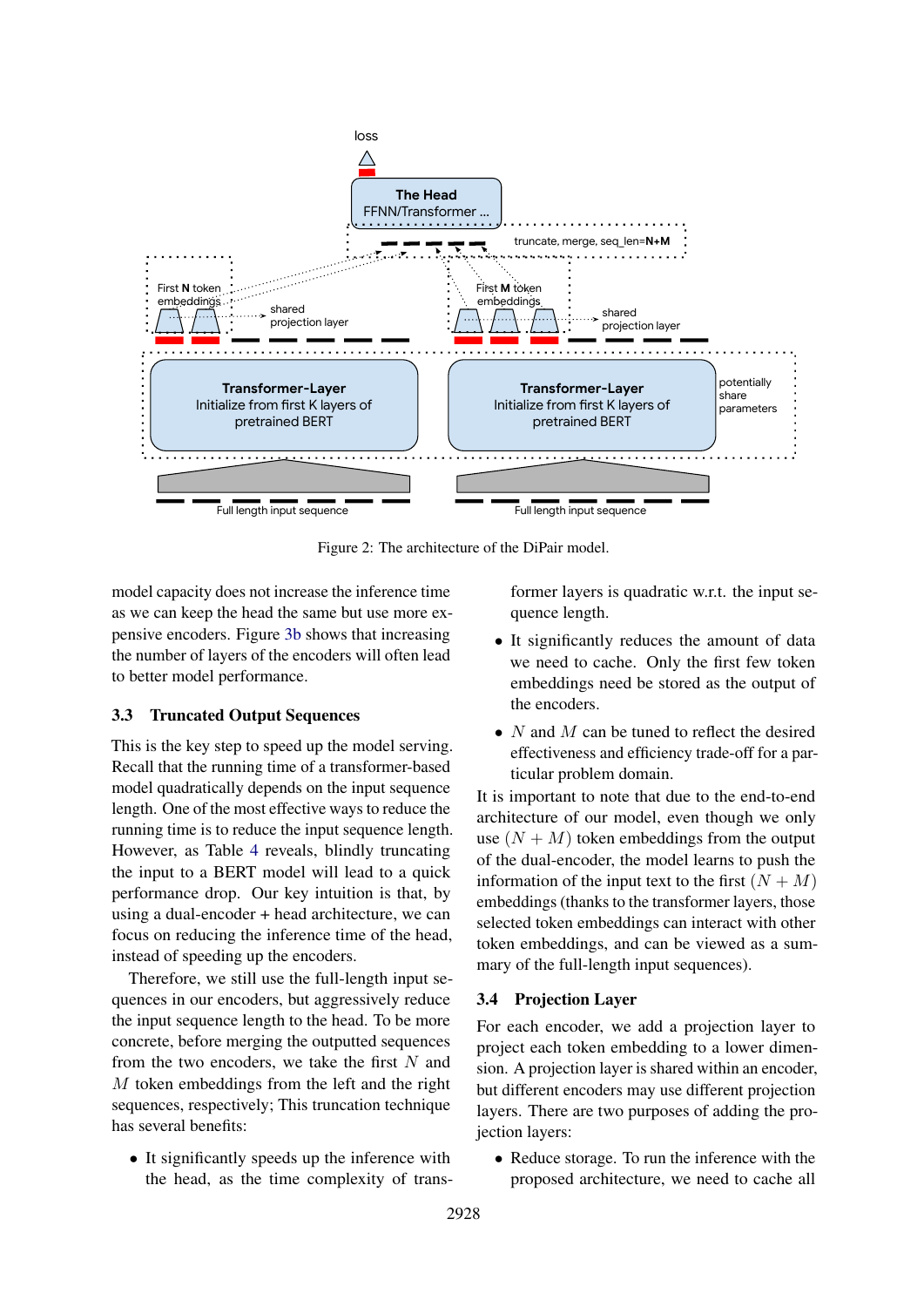the outputs from the encoders.

• Speed up the inference with the head. The time complexity of a transformer linearly depends on the embedding dimension.

In Table [5,](#page-8-1) we show that by choosing a proper projection layer, we can significantly reduce the embedding dimension with almost no quality drops.

#### 3.5 Transformer-Based Head

After the projection layer, we merge the  $N + M$ projected token embeddings into one sequence and feed it into the head. Like the BERT model, we also add position embeddings and segment embeddings to help the transformer head better aggregate the input sequence. The first token embedding (i.e., CLS embedding) of the transformer head is used as the final representation of the input pair.

Another advantage of using a head is that the head is *tokenization-free*: the input to the head is purely float tensors, and we do not need to preprocess/ tokenize the input text. This may lead to an additional speedup.

It is worth mentioning that a feedforward neural network (FFNN) can also be used as a head. An FFNN is faster than a transformer-head and often gives reasonable performance (though worse than a transformer head). See the experimental section (Sec. [4.6\)](#page-6-1) for more discussion on these trade-offs.

#### 3.6 Task Specific Losses

In the standard dual-encoder model and the recent Poly-Encoders [\(Humeau et al.,](#page-9-17) [2020\)](#page-9-17) work, the dot product between the embeddings is a scalar, which is not suited for tasks beyond regression/binary classification. On the other hand, our proposed architecture outputs a representation of the input pair and is therefore compatible with a wide range of loss functions.

#### <span id="page-4-1"></span>3.7 A Two-Stage Training Approach

It turns out that directly training the proposed models often leads to sub-optimal results (see Sec. [4.7](#page-6-2) for more evidence). This is primarily because adding non-trivial layers on top of a well pretrained dual-encoder during training may corrupt the knowledge that has been preserved in the dualencoder. To address this issue, we propose to use a *two-stage training strategy*: we first freeze the dual-encoder part and only train the newly added parameters until convergence; we then unfreeze the dual-encoder and further train the entire model. A similar training strategy can be found in e.g., [\(Wang et al.,](#page-10-15) [2019\)](#page-10-15).

#### 3.8 Extension to n-Ary Tuple

Unlike the models proposed in the recent works [\(MacAvaney et al.,](#page-10-12) [2020;](#page-10-12) [Humeau et al.,](#page-9-17) [2020\)](#page-9-17) where only pairs can be supported, our proposed architecture trivially extends to the scenario where we have  $n$ -ary tuple of textual objects  $(a_1, a_2, \ldots, a_n)$  as the model input, as we can simply replace the dual-encoder model with an  $n$ -encoder model. This feature is useful in many applications, such as QA tasks with context, query to document scoring tasks with personalized information.

#### 4 Experiments

In this section, we conduct experimental studies. We aim to answer the following questions through our experiments:

- RO1: How well does our proposed architecture perform compared with other strong baseline approaches? Compared with the teacher, how much faster are our methods (Sec. [4.5\)](#page-6-3)?
- RQ2: Compared with FFNN heads, is the transformer head essential to reduce the distillation gap (Sec[.4.6\)](#page-6-1)?
- RQ3: How does two-stage training affect the final model performance (Sec. [4.7\)](#page-6-2)?
- RQ4: How would the proposed dualencoder+head architecture be affected by other hyper-parameters of different components (Sec. [4.8\)](#page-6-4).

#### <span id="page-4-0"></span>4.1 Datasets

We evaluate our proposed methods on two datasets (Table [1](#page-6-5) provides an overview):

- Q2P-MAT is a binary classification task derived from the MSMARCO Passage Ranking data[2](#page-4-2) . Given a *(query, passage)* pair, the goal is to predict whether the passage contains the answer for the query. We measure the model performance using AUC-ROC. Appendix [B](#page-11-1) lists more details.
- P2T-REL is a regression task on a real-world ecommerce dataset. Given a *(product, term)* pair, the goal is to predict the relevance of the term to the product. We measure the model performance using Pearson correlation with

<span id="page-4-2"></span><sup>2</sup>[https://microsoft.github.io/](https://microsoft.github.io/MSMARCO-Passage-Ranking/) [MSMARCO-Passage-Ranking/](https://microsoft.github.io/MSMARCO-Passage-Ranking/)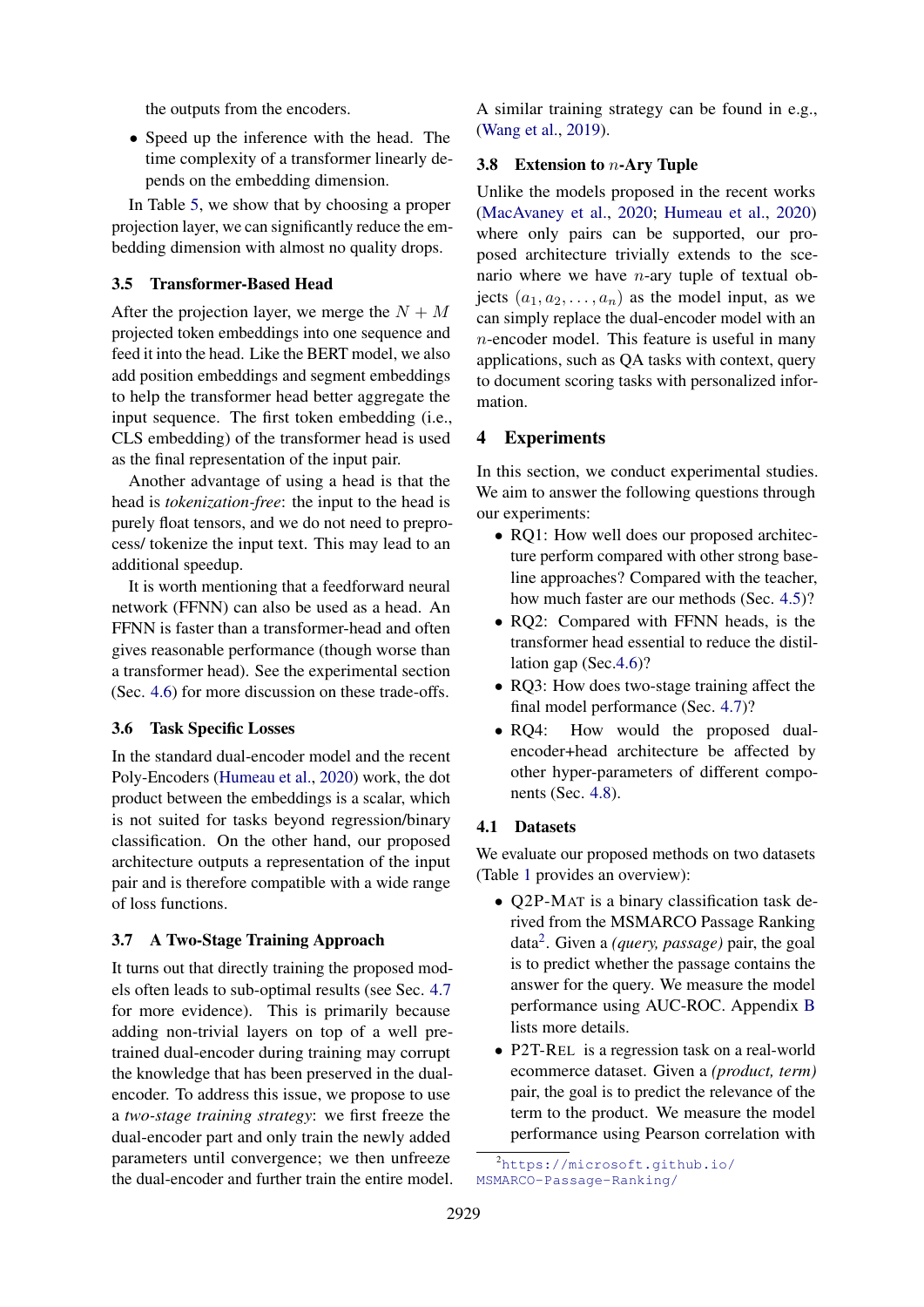the human judgments. Title and description are used as the product features. Appendix [A](#page-11-2) provides several examples of *(product, term)* pairs.

#### <span id="page-5-0"></span>4.2 Baseline Approaches

There exist many knowledge distillation (see Sec. [2](#page-1-1) for more details) works, but none of them has been optimized for pairwise input. We choose to compare our DiPair approach with the fastest BERT-based student model [\(Turc et al.,](#page-10-3) [2019\)](#page-10-3) we are aware of, and our model is at least 8x faster (see Table [3b\)](#page-7-0). We also compare our proposed approach with several other strong baselines:

- BERT-TINY: the fastest version of BERT released in [\(Turc et al.,](#page-10-3) [2019\)](#page-10-3). This model has 2 layers with 128D word embeddings and 2 head transformer. It is claimed to be 52x faster than BERT-base (on TPU), and to the best of our knowledge, this is faster than any other BERT-based student models in the literature.
- DE-COS: BERT-based Dual-Encoder model. Cosine between left/right CLS embeddings is used as the similarity score.
- DE-FFNN: BERT-based Dual-Encoder model. FFNN (Feedforward Neural Networks) is used to aggregate the left/right CLS embeddings into a similarity score. Unless otherwise stated, we fix the FFNN to be 2-Layer with dimensions x128x128. The input to the FFNN has dimension  $768 + 768 = 1536.$
- DIPAIRTSF: our proposed model, BERTbased Dual-Encoder, with a transformer-based head. N and M refer to the output sequence lengths (see Figure [2\)](#page-3-0). In all experiments, we fix our head to be 2-Layer, 1-Head, 1024D intermediate size. The value of hidden size (i.e., the dimension of the input token embeddings) is decided by the output of the projection layer.
- DIPAIRFFNN: this is similar to DIPAIRTSF; the only difference is that the transformerbased head is replaced with an FFNN. The input to the FFNN has dimension  $(N + M)$ <sup>\*</sup> hidden size (N, M defined in Figure [2](#page-3-0)). We use 2-Layer FFNN with dimensions x128x128 unless otherwise stated.

In all the aforementioned models (except BERT-TINY), the dual-encoder is initialized from the first

K layers of the pre-trained BERT model as well as the token embedding matrix. Unless otherwise stated, we fix K=1 for P2T-REL and K=4 for Q2P-MAT. The Left encoder and the right encoder will share parameters. For models with a projection layer, we use  $D$  to represent the dimension of the projected result.

#### <span id="page-5-1"></span>4.3 Model Distillation

Teacher Models For Q2P-MAT, we use Google's public 12-layer BERT-base pre-trained model, and fine-tune it with the 1.1M labeled query to passage pairs.

On the other hand, for P2T-REL data, we pretrain a 12-layer BERT-based model with a customized vocabulary of size 80K, using user interaction data. We use the default parameters released in the public BERT code.<sup>[3](#page-5-2)</sup> We then fine-tune the pre-trained model using the 393K product to term pairs.

For both teachers, we use the following crossentropy loss,

<span id="page-5-3"></span>
$$
-\sum_{i} (y_i \log p_i + (1 - y_i) \log(1 - p_i)) \qquad (1)
$$

where  $y_i$  is the label and  $p_i$  is computed via applying a sigmoid function on the teacher's logits  $z_i$ . This loss function works for both regression problems and binary classification problems.

**Distillation** Inspired by [Hinton et al.](#page-9-1) [\(2015\)](#page-9-1), we use sigmoid $(z_i/T)$  to create soft labels to annotate the distillation sets, where  $z_i$  is teacher's logits and  $T$  is known as the temperature. In our experiment, we fix  $T = 1$ . We then apply the cross entropy loss as detailed in Equation [\(1\)](#page-5-3).

#### 4.4 Experimental Setup

Our code is implemented with TensorFlow<sup>[4](#page-5-4)</sup> and we use TPUv3 in all of our experiments. We use AdamW optimizer following the public BERT code. The warmup step is fixed to be 50k. Other parameters of the optimizer are identical to the default values set in the public BERT code ( weight\_decay\_rate=0.01,  $\beta_1 = 0.9$ ,  $\beta_2 = 0.999$ ,  $\epsilon = 1e^{-6}$ ).

We tune some other key hyper-parameters using the validation sets. We try multiple (learning rate, batch size) combinations and choose the best ones. In the two-stage training, the models are less

<span id="page-5-2"></span><sup>&</sup>lt;sup>3</sup>Available in [https://github.com/](https://github.com/google-research/bert) [google-research/bert](https://github.com/google-research/bert).

<span id="page-5-4"></span><sup>4</sup><https://www.tensorflow.org/>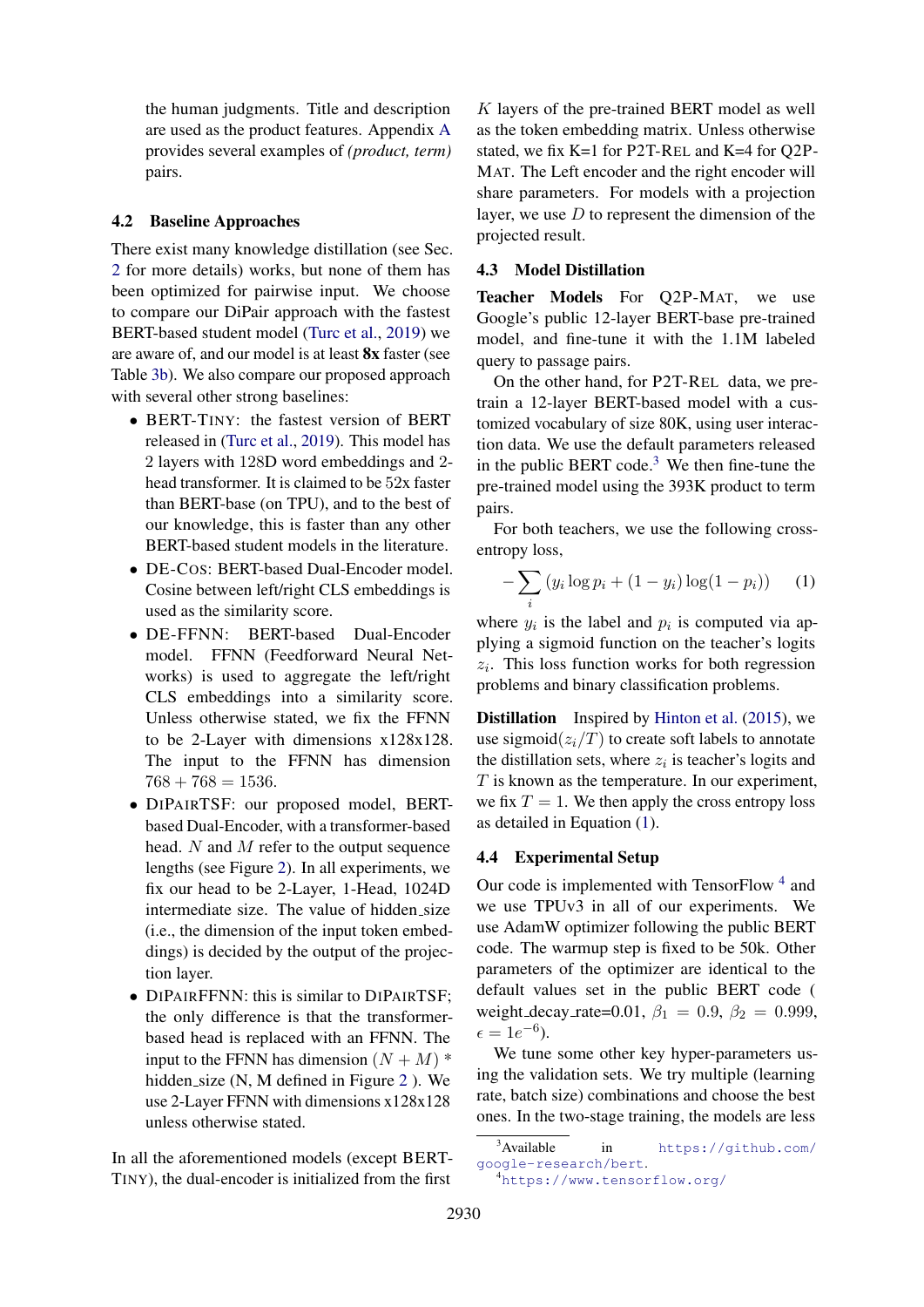<span id="page-6-5"></span>

| Data                   | P <sub>2</sub> T-R <sub>EL</sub> |       |       |       | $O2P-MAT$ |       |       |       |
|------------------------|----------------------------------|-------|-------|-------|-----------|-------|-------|-------|
| Item                   | Distill                          | Train | Valid | Test  | Distill   | Train | Valid | Test  |
| # of pairs             | 300M                             | 393K  | 12.8K | 12.8K | 40M       | 1M    | 12.8K | 12.8K |
| AvgLen product/passage | 107.6                            | 84.3  | 83.5  | 82.1  | 55.5      | 56.0  | 53.6  | 53.8  |
| AvgLen term/query      | .49                              | .32   | .32   | .31   | 6.37      | 6.03  | 6.00  | 6.03  |

Table 1: Datasets statistics.

sensitive to learning rates in the first stage, and we set the learning rate as 5e-5; we then train the models until they converge. In the second stage of training, the learning rate is set to be 5e-5 in DI-PAIRTSF, DE-COS, DIPAIRFFNN; we use batch size 512 and 4x4 TPU topology. For BERT-TINY, we use batch size 128, learning rate 2e-6, and 2x2 TPU topology. All other hyperparameters related to model architecture are specified in Sec. [4.2.](#page-5-0)

#### <span id="page-6-3"></span>4.5 Main Results

Table [2](#page-7-1) and Table [3](#page-7-0) present the experimental results on P2T-REL and Q2P-MAT datasets, respectively. Among all the student models with dual-encoder architecture, DIPAIRTSF consistently achieves the best performance. For the Q2P-MAT dataset, DI-PAIRTSF achieves similar AUC ROC to BERT-TINY; however, it achieves a 8x speedup.

Among all the student models, DE-COS is the fastest one as it only requires dot product during inference. However, it has the worst performance, indicating that using Cosine function alone does not allow enough interaction between the input sequences embeddings.

#### <span id="page-6-1"></span>4.6 Effectiveness of Transformer Head

To verify the importance of using a transformerbased head, we vary #params in the heads of DI-PAIRTSF, DE-FFNN and DIPAIRFFNN. Table [4](#page-7-2) presents the experimental results.

Comparing rows 1 and 2 in Table [4,](#page-7-2) the model quality of DIPAIRTSF can be improved by increasing the head input sequences lengths  $(N \text{ and }$ M), although at the cost of longer inference time. On the other hand, rows 3-5 show that increasing #Params in FFNN head (e.g., using larger dimensions, more layers) does not lead to significant quality improvement for DIPAIRFFNN; even when the #Params of the FFNN head is 4x more than the transformer head, the model quality of DIPAIRTSF is still considerably superior to that of DIPAIRFFNN(cf. rows 2 and 5). A similar conclusion can be made for DE-FFNN (rows 6-8).

Another interesting observation is that even with more input information and more parameters, DI-

PAIRFFNN does not generate higher AUC ROC than DE-FFNN. This might suggest that FFNN is not powerful enough to aggregate the input information effectively.

Overall, Table [4](#page-7-2) illustrates the importance of using a transformer head if we want to achieve high model quality: Unlike FFNN-based heads, where we could not further improve the model via increasing #Params, a transformer-based head has more headroom to reduce the distillation gap further, and the desired quality-speed trade-off can be easily achieved by adjusting the values of  $N$  and  $M$ .

#### <span id="page-6-2"></span>4.7 Effect of Two-Stage Training

Figure [3a](#page-6-0) shows that two-stage training, which is discussed in Section [3.7](#page-4-1) has positive effects on all the methods we test. When the head is transformerbased, the two-stage training plays an important role: the AUC ROC improves from 0.891 to 0.930.

On the other hand, the gain introduced by using two-stage training is less significant in other approaches such as DE-FFNN and DIPAIRFFNN. This might be because FFNN is generally easier to train than transformer-based models, and thus initialization choices play a lesser role.

<span id="page-6-0"></span>

Figure 3: (a) One-stage training v.s. two-stage training. Projection dimension D=256. (b) Different # of layers in encoders. D=256

#### <span id="page-6-4"></span>4.8 Model Ablation Studies

Varying the Encoder Layers Figure [3b](#page-6-0) shows that we can improve the model performance by increasing the number of layers in the encoders. Since the heads remain the same, and the number of pairs is often far greater than the number of the unique items needed to be encoded, the total inference time will not increase accordingly.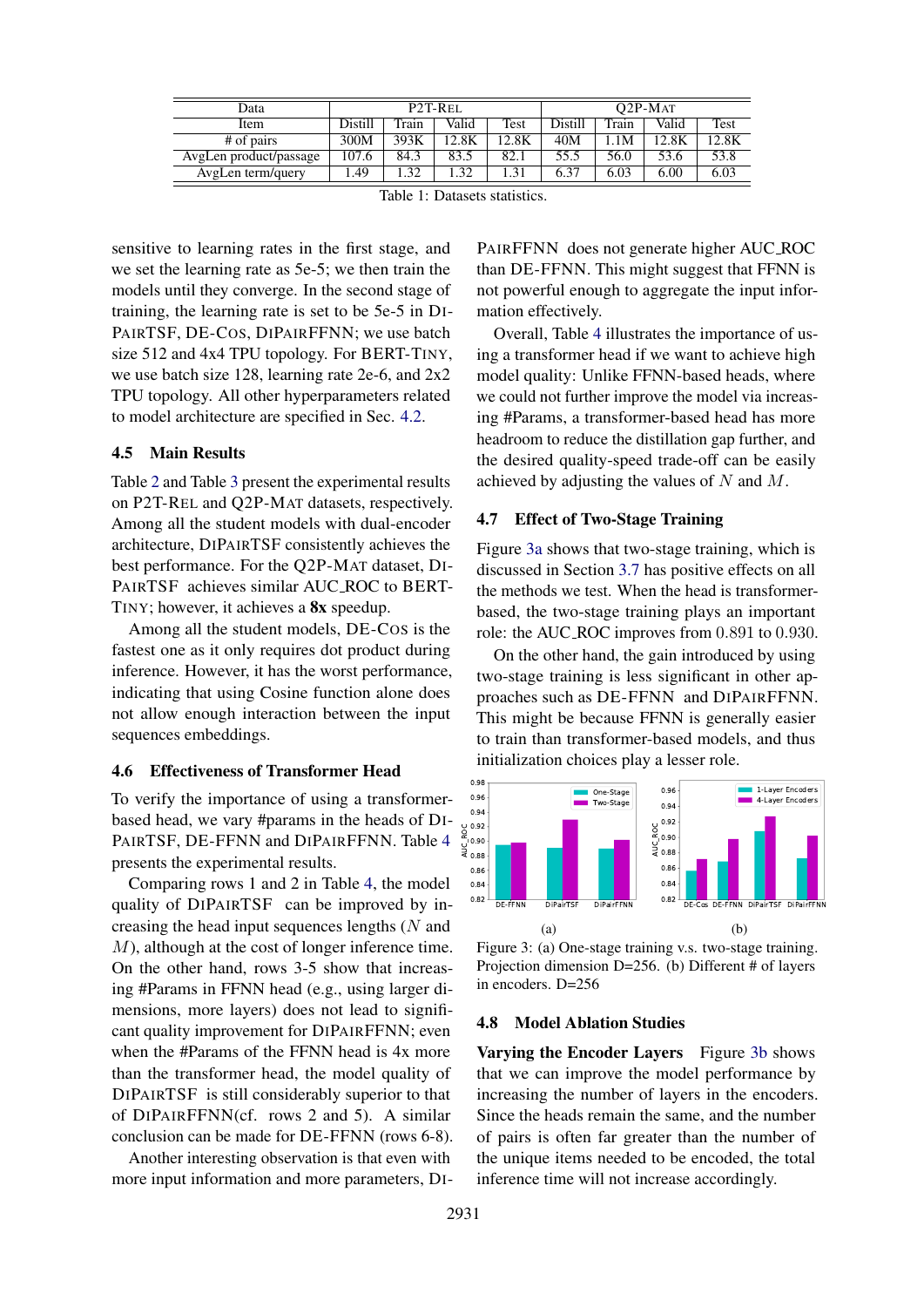<span id="page-7-1"></span>

| Model Settings      | Pearson (valid) | Delta (valid) | Pearson (test) | Delta (test) | Speedup                 |
|---------------------|-----------------|---------------|----------------|--------------|-------------------------|
| Teacher (BERT-base) | 0.757           | $-0\%$        | 0.757          | $-0\%$       | $\mathbf{I} \mathbf{X}$ |
| DE-FFNN             | 0.682           | $-9.9\%$      | 0.677          | $-11.6\%$    | 3129x                   |
| DE-Cos              | 0.678           | $-10.4\%$     | 0.669          | $-11.6\%$    | 3990x                   |
| <b>DIPAIRFFNN</b>   | 0.696           | $-8.1\%$      | 0.697          | $-7.9\%$     | 2128x                   |
| <b>DIPAIRTSF</b>    | $0.732*$        | $-3.3\%*$     | $0.731*$       | $-3.4\%*$    | 362x                    |

(a) Compare with Dual-Encoder based model.

| Model Settings   | Pearson (valid) | Delta (valid) | Pearson (test) | Delta (test) | Speedup |
|------------------|-----------------|---------------|----------------|--------------|---------|
| <b>BERT-TINY</b> | 0.644           | $-12.0\%$     | 0.640          | $-11.3\%$    | 53x     |
| <b>DIPAIRTSE</b> | $0.732*$        | $-3.3\%*$     | $0.731*$       | $-3.4\%*$    | 362x    |

(b) Compare with BERT-based student model.

Table 2: Main results for P2T-REL data. Entries marked with  $*$  are significant (p-value  $< 0.05$ , w.r.t. the closest baseline, following [\(Berg-Kirkpatrick et al.,](#page-9-21) [2012\)](#page-9-21)). For DIPAIRTSF and DIPAIRFFNN, we set N=4, M=12 and projected dimension D=128. Both teacher model and BERT-TINY take input with length 128. The teacher model is a customized BERT model, with a vocabulary of size 80K. BERT-TINY has a different vocab, this explains why it has the worst performance. We report the running time of the heads (measured on CPU), as #pairs  $\gg$  #products  $+$  #terms.

<span id="page-7-0"></span>

| Model Settings      | AUC_ROC (valid) | Delta (valid) | AUC_ROC (test) | Delta (test) | Speedup |
|---------------------|-----------------|---------------|----------------|--------------|---------|
| Teacher (BERT-base) | 0.955           | $-0\%$        | 0.957          | $-0\%$       |         |
| DE-FFNN             | 0.895           | $-6.3\%$      | 0.896          | $-6.4\%$     | 3863x   |
| DE-Cos              | 0.871           | $-8.8\%$      | 0.878          | $-8.3\%$     | 5109x   |
| <b>DIPAIRFENN</b>   | 0.900           | $-5.8\%$      | 0.904          | $-5.5\%$     | 2437x   |
| <b>DIPAIRTSE</b>    | $0.930*$        | $-2.6\%*$     | $0.932*$       | $-2.6\%$     | 355x    |

| (a) Compare with Dual-Encoder based models.                                                     |          |           |          |            |      |  |  |
|-------------------------------------------------------------------------------------------------|----------|-----------|----------|------------|------|--|--|
| AUC_ROC (valid)<br>Delta (valid)<br>Model Settings<br>AUC_ROC (test)<br>Delta (test)<br>Speedup |          |           |          |            |      |  |  |
| <b>BERT-TINY</b>                                                                                | $0.933*$ | $-2.3\%*$ | $0.936*$ | $-2.2\%$ * | 44x  |  |  |
| <b>DIPAIRTSE</b>                                                                                | 0.930    | $-2.6\%$  | 0.932    | $-2.6\%$   | 355x |  |  |
|                                                                                                 |          |           |          |            |      |  |  |

(b) Compare with BERT-based student model.

Table 3: Main results for Q2P-MAT data. Entries marked with \* are significant (p-value < 0.05, w.r.t. the closest baseline, following the approach detailed in [\(Berg-Kirkpatrick et al.,](#page-9-21) [2012\)](#page-9-21)). For DIPAIRTSF and DIPAIRFFNN, N=4, M=8, D=256. The input to the teacher model and BERT-TINY has length 128. Query encoder and passage encoder take input with lengths 32 and 128, respectively.

<span id="page-7-2"></span>

| #              | Model Type        | <b>Head Settings</b>           | N                        | М                        | #Params in Head | AUC_ROC | Speedup |
|----------------|-------------------|--------------------------------|--------------------------|--------------------------|-----------------|---------|---------|
| $\Omega$       | Teacher           |                                | $\overline{\phantom{0}}$ | $\overline{\phantom{0}}$ |                 | 0.955   | lх      |
|                | <b>DIPAIRTSF</b>  | 2-Layer                        | 4                        | 8                        | 1.7M            | 0.930   | 355x    |
| 2              | <b>DIPAIRTSF</b>  | 2-Layer                        | 8                        | 16                       | 1.7M            | 0.942   | 98x     |
| 3              | <b>DIPAIRFFNN</b> | $x2^7x2^7$                     | 4                        | 8                        | 0.4M            | 0.900   | 2437x   |
| $\overline{4}$ | <b>DIPAIRFFNN</b> | $x2^{10}x2^{10}$               | 4                        | 8                        | 4.2M            | 0.909   | 616x    |
| 5              | <b>DIPAIRFFNN</b> | $\overline{x2^{10}x2^{10}}$    | 8                        | 16                       | 7.3M            | 0.908   | 268x    |
| 6              | DE-FFNN           | $x2^7x2^7$                     | $\overline{\phantom{0}}$ | $\overline{\phantom{a}}$ | 0.2M            | 0.895   | 3863x   |
| 7              | <b>DE-FFNN</b>    | $x2^{10}x2^{10}$               | $\overline{\phantom{0}}$ | $\overline{\phantom{0}}$ | 2.6M            | 0.912   | 754x    |
| 8              | <b>DE-FFNN</b>    | $x2^{10}x2^{10}x2^{10}x2^{10}$ | -                        |                          | 4.7M            | 0.909   | 420x    |

Table 4: Varying the head settings in DE-FFNN, DIPAIRFFNN and DIPAIRTSF. #Params refers to the number of trainable parameters in the head. We set D=256 in DIPAIRTSF and DIPAIRFFNN. #Params is independent of N and M in DIPAIRTSF, but not in DIPAIRFFNN.

Reducing Input Sequence Length Figure [4](#page-8-0) shows that if we reduce the input sequence length in BERT, the quality of the model drops quickly as there is not enough information available for the model to make the correct decision.

Dimension of the Projection Layer We vary the projection dimension D. Table [5](#page-8-1) shows that AUC ROC drops quickly when we aggressively reduce D from 256 to 16. This is expected as less information can be preserved with a smaller projection dimension. On the other hand, removing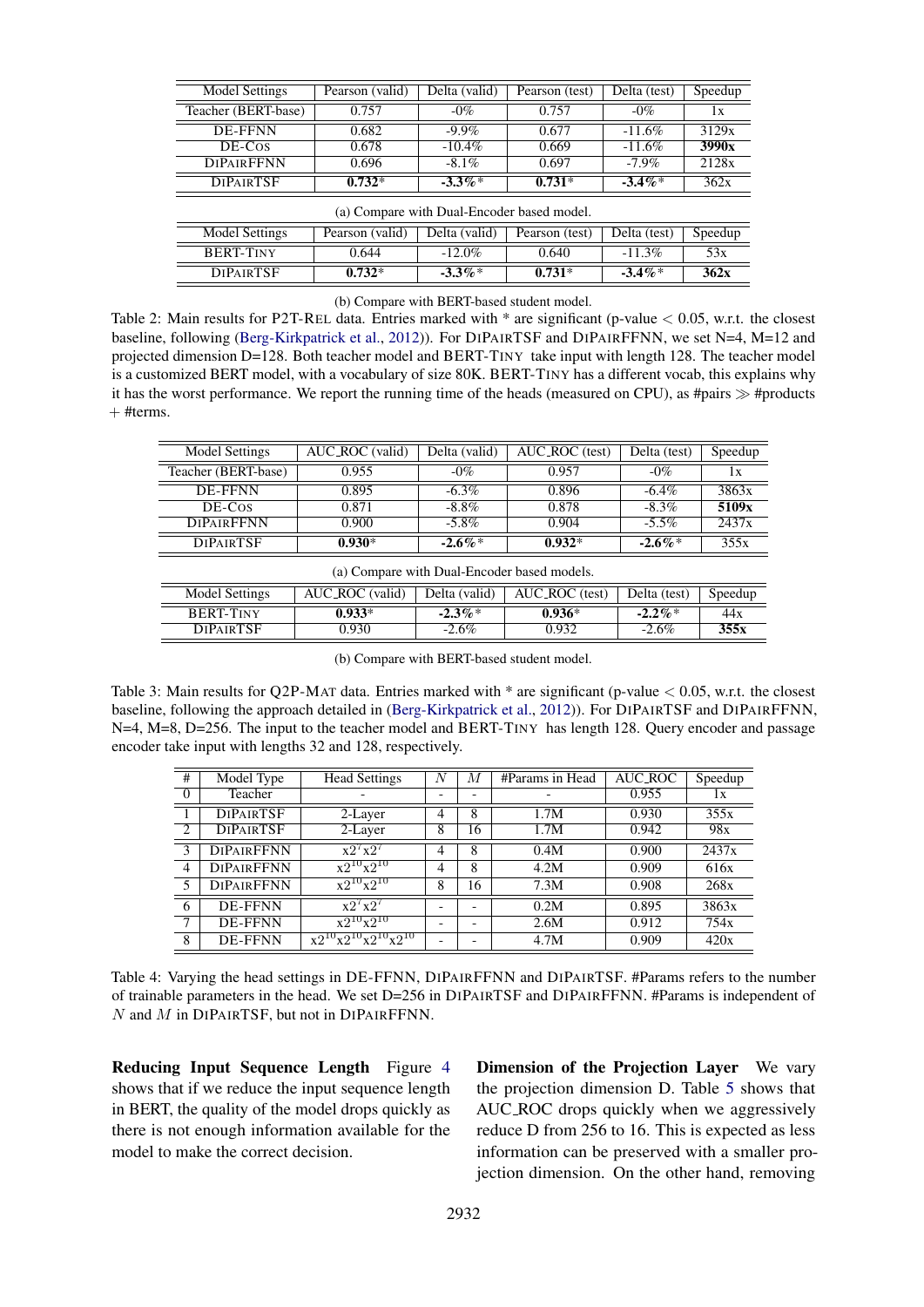<span id="page-8-0"></span>

Figure 4: The effect of input sequence length.

projection layer completely leads to almost no improvement over the 256D version. This indicates that adding projection layer is a useful strategy to save both storage and running time, without hurting the model quality.

<span id="page-8-1"></span>

| Output Dim of Projection | AUC ROC |
|--------------------------|---------|
| 256D                     | 0.930   |
| 12.8D                    | 0.904   |
| 16D                      | 0.831   |
| No projection, 768D      | 0.930   |

Table 5: The effect of projection layer for DIPAIRTSF.

First  $N + M$  Tokens v.s. Last  $N + M$  Since our DIPAIRTSF model is end to end trained, the model should learn to push the information of the full input sequence to *arbitrarily* selected  $(N + M)$  token embeddings. To verify this intuition, we select the last  $(N + M)$  token embeddings from the dualencoder output and compare it with the one using the first  $(N + M)$ . As expected, when we fix N=4, M=8, replacing the first tokens with the last tokens only changes AUC ROC from 0.930 to 0.925, which is almost neglectable.

Effect of Output Sequence Lengths Table [6](#page-8-2) illustrates that for a transformer-based head, the model quality drops when we reduce the output sequence lengths (8  $\rightarrow$  2, 16  $\rightarrow$  2). Here we fix D=256.

Another observation is that  $(N=11, M=1)$  is worse than any other configurations with the same value of (N+M). This might because in this Q2P-MAT data, queries are usually shorter than the passages, and we might need more token embeddings to store the information of a passage; therefore, M should greater than 1.

<span id="page-8-2"></span>

| N                           | М                           | L              | <b>AUC_ROC</b> |
|-----------------------------|-----------------------------|----------------|----------------|
| 8                           | 16                          | 2              | 0.942          |
| 8                           |                             | $\overline{c}$ | 0.934          |
|                             | 8                           | 4              | 0.936          |
|                             | 8                           | 2              | 0.930          |
| $\mathcal{D}_{\mathcal{L}}$ | $\mathcal{D}_{\mathcal{L}}$ | 2              | 0.909          |
|                             |                             | $\mathfrak{D}$ | 0.922          |
|                             |                             | 2              | 0.916          |

Table 6: The effect of output sequence lengths in DI-PAIRTSF. L is the #layers in the transformer head.

#### 5 Open Questions

DiPair has been discussed in the context of knowledge distillation in this work, but it can be trivially extended to more scenarios, as we can train it directly. The proposed framework raises several research questions.

Learning Dynamics of Our Model Recall that, in our framework, each encoder outputs its first few token embeddings as the input to the head, and we end to end to train the model to force the encoder to push the information of the input text into those outputted embeddings. However, it is unclear to us what those outputted embeddings actually learn. It would be interesting to understand the learning dynamics of our model.

Models for Online Serving In some applications, we are interested in serving the model online. Our proposed framework uses transformer-based encoders and requires to pre-compute the embeddings. As a result, it is difficult to serve our model online. It can be extremely useful to extend our framework for online use cases. Here we give a more concrete example: To score the query to document relevance online, we can usually pre-compute the embeddings of documents and index them, so using an expensive document encoder is not an issue; however, the query encoder and the head must be run online.

Extend to Non-Textual Features Another interesting situation to consider is when one side (or both sides) of the input pair is non-textual. For example, we may care about scoring a pair of (image, document), or a pair of (audio, document). Those applications require us to modify our proposed architecture to better fit non-textual features.

### 6 Conclusion and Future Work

In this work, we reveal the importance of customizing models for problems with pairwise/n-ary input and propose a new framework, DiPair, as an effective solution. This framework is flexible, and we can easily achieve more than 350x speedup over a BERT-based teacher model with no significant quality drop.

### Acknowledgments

We would like to thank Krishna Srinivasan for his feedback and suggestions. We would also like to thank Anand Murugappan, Corinna Cortes and Greg Friedman for their support.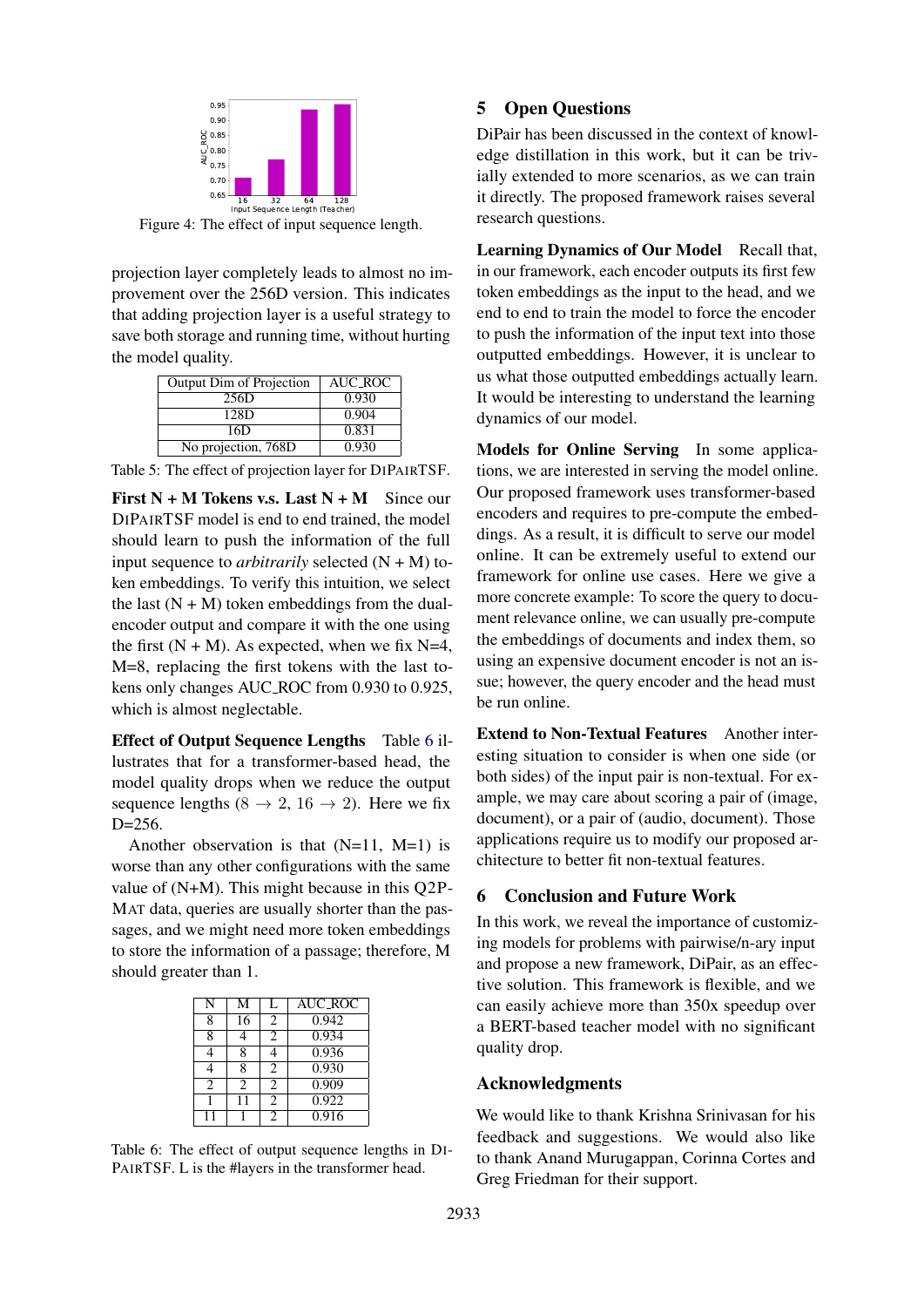#### References

- <span id="page-9-21"></span>T. Berg-Kirkpatrick, D. Burkett, and D. Klein. 2012. [An empirical investigation of statistical significance](https://www.aclweb.org/anthology/D12-1091/) [in NLP.](https://www.aclweb.org/anthology/D12-1091/) In *Proceedings of the 2012 Joint Conference on Empirical Methods in Natural Language Processing and Computational Natural Language Learning, EMNLP-CoNLL 2012, July 12-14, 2012, Jeju Island, Korea*, pages 995–1005. ACL.
- <span id="page-9-16"></span>S. R. Bowman, G. Angeli, C. Potts, and C. D. Manning. 2015. [A large annotated corpus for learning natural](https://doi.org/10.18653/v1/D15-1075) [language inference.](https://doi.org/10.18653/v1/D15-1075) In *Proceedings of the 2015 Conference on Empirical Methods in Natural Language Processing*, pages 632–642, Lisbon, Portugal. Association for Computational Linguistics.
- <span id="page-9-12"></span>D. Cer, Y. Yang, S. Kong, N. Hua, N. Limtiaco, R. St. John, N. Constant, M. Guajardo-Cespedes, S. Yuan, C. Tar, B. Strope, and R. Kurzweil. 2018. [Universal sentence encoder for English.](https://doi.org/10.18653/v1/D18-2029) In *Proceedings of the 2018 Conference on Empirical Methods in Natural Language Processing: System Demonstrations*, pages 169–174, Brussels, Belgium. Association for Computational Linguistics.
- <span id="page-9-11"></span>M. Chidambaram, Y. Yang, D. Cer, S. Yuan, Y. Sung, B. Strope, and R. Kurzweil. 2019. [Learning](https://doi.org/10.18653/v1/W19-4330) [cross-lingual sentence representations via a multi](https://doi.org/10.18653/v1/W19-4330)[task dual-encoder model.](https://doi.org/10.18653/v1/W19-4330) In *Proceedings of the 4th Workshop on Representation Learning for NLP (RepL4NLP-2019)*, pages 250–259, Florence, Italy. Association for Computational Linguistics.
- <span id="page-9-6"></span>K. Clark, M. Luong, Q. V. Le, and C. D. Manning. 2020. [ELECTRA: pre-training text encoders as dis](https://openreview.net/forum?id=r1xMH1BtvB)[criminators rather than generators.](https://openreview.net/forum?id=r1xMH1BtvB) In *8th International Conference on Learning Representations, ICLR 2020, Addis Ababa, Ethiopia, April 26-30, 2020*. OpenReview.net.
- <span id="page-9-9"></span>A. Das, H. Yenala, M. Chinnakotla, and M. Shrivastava. 2016. [Together we stand: Siamese networks](https://doi.org/10.18653/v1/P16-1036) [for similar question retrieval.](https://doi.org/10.18653/v1/P16-1036) In *Proceedings of the 54th Annual Meeting of the Association for Computational Linguistics (Volume 1: Long Papers)*, pages 378–387, Berlin, Germany. Association for Computational Linguistics.
- <span id="page-9-0"></span>J. Devlin, M. Chang, K. Lee, and K. Toutanova. 2018. [BERT: pre-training of deep bidirectional](http://arxiv.org/abs/1810.04805) [transformers for language understanding.](http://arxiv.org/abs/1810.04805) *CoRR*, abs/1810.04805.
- <span id="page-9-7"></span>J. Frankle and M. Carbin. 2019. [The lottery ticket hy](https://openreview.net/forum?id=rJl-b3RcF7)[pothesis: Finding sparse, trainable neural networks.](https://openreview.net/forum?id=rJl-b3RcF7) In *7th International Conference on Learning Representations, ICLR 2019, New Orleans, LA, USA, May 6-9, 2019*. OpenReview.net.
- <span id="page-9-15"></span>J. Guo, Y. Fan, Q. Ai, and W. B. Croft. 2016. A deep relevance matching model for ad-hoc retrieval. In *CIKM '16*.
- <span id="page-9-3"></span>J. Guo, Y. Fan, L. Pang, L. Yang, Q. Ai, H. Zamani, C. Wu, W. B. Croft, and X. Cheng. 2019. [A deep](http://arxiv.org/abs/1903.06902)

[look into neural ranking models for information re](http://arxiv.org/abs/1903.06902)[trieval.](http://arxiv.org/abs/1903.06902)

- <span id="page-9-18"></span>S. Han, H. Mao, and W. J. Dally. 2016. [Deep compres](http://arxiv.org/abs/1510.00149)[sion: Compressing deep neural network with prun](http://arxiv.org/abs/1510.00149)[ing, trained quantization and huffman coding.](http://arxiv.org/abs/1510.00149) In *4th International Conference on Learning Representations, ICLR 2016, San Juan, Puerto Rico, May 2-4, 2016, Conference Track Proceedings*.
- <span id="page-9-13"></span>M. L. Henderson, R. Al-Rfou, B. Strope, Y. Sung, L. Lukács, R. Guo, S. Kumar, B. Miklos, and R. Kurzweil. 2017. [Efficient natural language](http://arxiv.org/abs/1705.00652) [response suggestion for smart reply.](http://arxiv.org/abs/1705.00652) *CoRR*, abs/1705.00652.
- <span id="page-9-1"></span>G. E. Hinton, O. Vinyals, and J. Dean. 2015. [Dis](http://arxiv.org/abs/1503.02531)[tilling the knowledge in a neural network.](http://arxiv.org/abs/1503.02531) *CoRR*, abs/1503.02531.
- <span id="page-9-19"></span>A. G. Howard, M. Zhu, B. Chen, D. Kalenichenko, W. Wang, T.Weyand, M. Andreetto, and H. Adam. 2017. [Mobilenets: Efficient convolutional neural](http://arxiv.org/abs/1704.04861) [networks for mobile vision applications.](http://arxiv.org/abs/1704.04861) *CoRR*, abs/1704.04861.
- <span id="page-9-4"></span>B. Hu, Z. Lu, H. Li, and Q. Chen. 2014. Convolutional neural network architectures for matching natural language sentences. In *NIPS '14*.
- <span id="page-9-14"></span>P. Huang, X. He, J. Gao, L. Deng, A. Acero, and L. P. Heck. 2013. Learning deep structured semantic models for web search using clickthrough data. In *CIKM '13*.
- <span id="page-9-17"></span>S. Humeau, K. Shuster, M. Lachaux, and J. Weston. 2020. [Poly-encoders: Architectures and](https://openreview.net/forum?id=SkxgnnNFvH) [pre-training strategies for fast and accurate multi](https://openreview.net/forum?id=SkxgnnNFvH)[sentence scoring.](https://openreview.net/forum?id=SkxgnnNFvH) In *8th International Conference on Learning Representations, ICLR 2020, Addis Ababa, Ethiopia, April 26-30, 2020*. OpenReview.net.
- <span id="page-9-20"></span>F. N. Iandola, M. W. Moskewicz, K. Ashraf, S. Han, W.J. Dally, and K. Keutzer. 2016. [Squeezenet:](http://arxiv.org/abs/1602.07360) [Alexnet-level accuracy with 50x fewer parameters](http://arxiv.org/abs/1602.07360) and <[1mb model size.](http://arxiv.org/abs/1602.07360) *CoRR*, abs/1602.07360.
- <span id="page-9-8"></span>X. Jiao, Y. Yin, L. Shang, X. Jiang, X. Chen, L. Li, F. Wang, and Q. Liu. 2019. [Tinybert: Distilling](http://arxiv.org/abs/1909.10351) [BERT for natural language understanding.](http://arxiv.org/abs/1909.10351) *CoRR*, abs/1909.10351.
- <span id="page-9-10"></span>J. Johnson, M. Douze, and H. Jégou. Billion-scale similarity search with gpus.
- <span id="page-9-5"></span>Z. Lan, M. Chen, S. Goodman, K. Gimpel, P. Sharma, and R. Soricut. 2019. [ALBERT: A lite BERT for](http://arxiv.org/abs/1909.11942) [self-supervised learning of language representations.](http://arxiv.org/abs/1909.11942) *CoRR*, abs/1909.11942.
- <span id="page-9-2"></span>H. Li and J. Xu. 2014. *Semantic Matching in Search*. Now Publishers Inc., Hanover, MA, USA.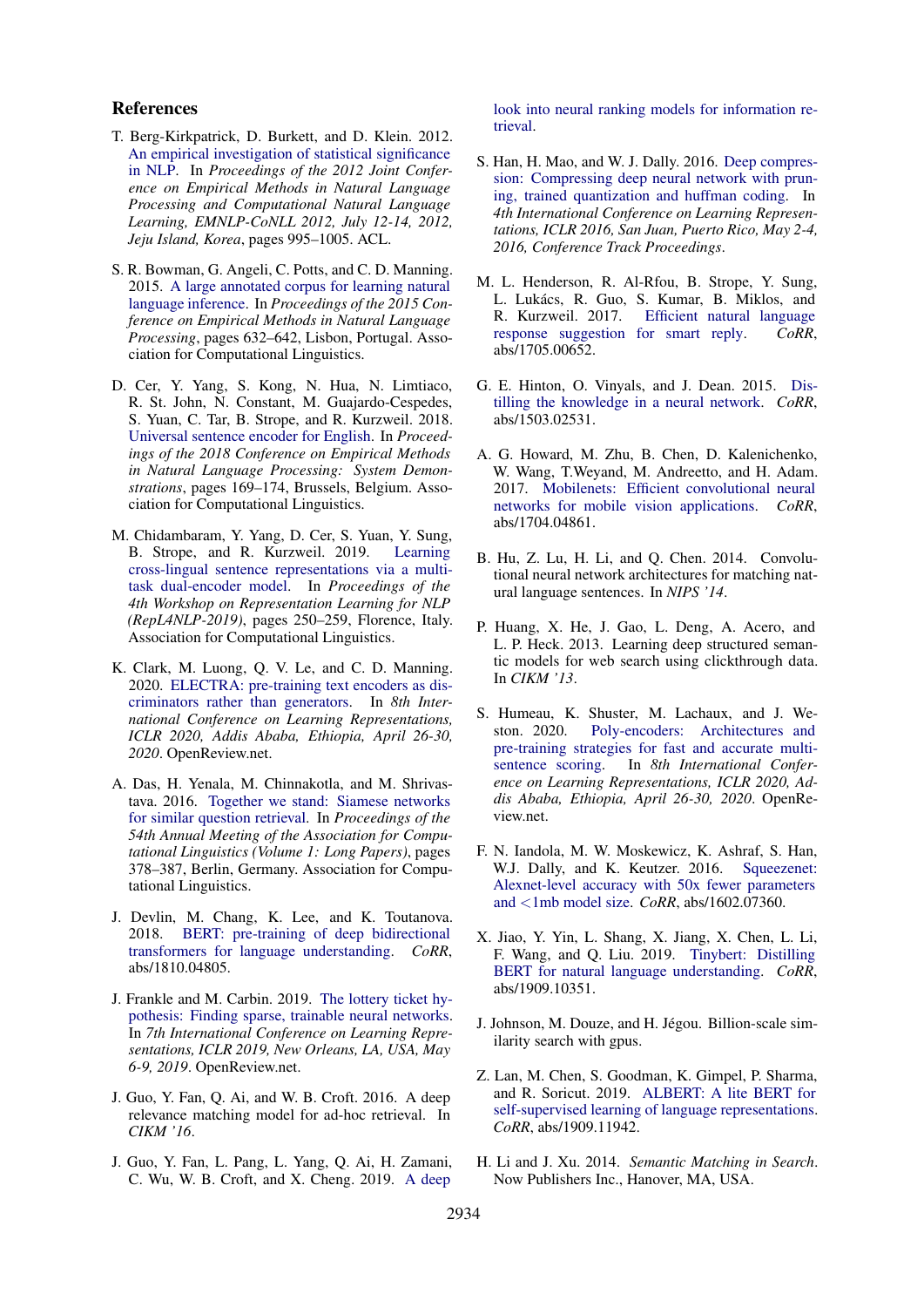- <span id="page-10-1"></span>Y. Liu, M. Ott, N. Goyal, J. Du, M. Joshi, D. Chen, O.Levy, M. Lewis, L. Zettlemoyer, and V. Stoyanov. 2019. [Roberta: A robustly optimized BERT pre](http://arxiv.org/abs/1907.11692)[training approach.](http://arxiv.org/abs/1907.11692) *CoRR*, abs/1907.11692.
- <span id="page-10-12"></span>S. MacAvaney, F. Maria Nardini, R. Perego, N. Tonellotto, N. Goharian, and O. Frieder. 2020. [Efficient](http://arxiv.org/abs/2004.14255) [document re-ranking for transformers by precomput](http://arxiv.org/abs/2004.14255)[ing term representations.](http://arxiv.org/abs/2004.14255)
- <span id="page-10-7"></span>B. Mitra, F. Diaz, and N. Craswell. 2017. Learning to match using local and distributed representations of text for web search. In *WWW '17*.
- <span id="page-10-0"></span>L. Pang, Y. Lan, J. Guo, J. Xu, S. Wan, and X. Cheng. 2016. Text matching as image recognition. In *AAAI '16*.
- <span id="page-10-9"></span>J. Rao, L. Liu, Y. Tay, W. Yang, P. Shi, and J. Lin. 2019. [Bridging the gap between relevance matching and](https://doi.org/10.18653/v1/D19-1540) [semantic matching for short text similarity model](https://doi.org/10.18653/v1/D19-1540)[ing.](https://doi.org/10.18653/v1/D19-1540) In *EMNLP-IJCNLP 2019*, pages 5370–5381, Hong Kong, China. Association for Computational Linguistics.
- <span id="page-10-5"></span>N. Reimers and I. Gurevych. 2019. [Sentence-](https://doi.org/10.18653/v1/D19-1410)[BERT: Sentence embeddings using Siamese BERT](https://doi.org/10.18653/v1/D19-1410)[networks.](https://doi.org/10.18653/v1/D19-1410) In *Proceedings of the 2019 Conference on Empirical Methods in Natural Language Processing and the 9th International Joint Conference on Natural Language Processing (EMNLP-IJCNLP)*, pages 3982–3992, Hong Kong, China. Association for Computational Linguistics.
- <span id="page-10-14"></span>A. Renda, J. Frankle, and M.Carbin. 2020. [Comparing](https://openreview.net/forum?id=S1gSj0NKvB) [rewinding and fine-tuning in neural network pruning.](https://openreview.net/forum?id=S1gSj0NKvB) In *8th International Conference on Learning Representations, ICLR 2020, Addis Ababa, Ethiopia, April 26-30, 2020*. OpenReview.net.
- <span id="page-10-2"></span>V. Sanh, L. Debut, J. Chaumond, and T. Wolf. 2019. [Distilbert, a distilled version of BERT: smaller,](http://arxiv.org/abs/1910.01108) [faster, cheaper and lighter.](http://arxiv.org/abs/1910.01108) *CoRR*, abs/1910.01108.
- <span id="page-10-13"></span>S. Sun, Y. Cheng, Z. Gan, and J. Liu. 2019. [Patient](https://doi.org/10.18653/v1/D19-1441) [knowledge distillation for BERT model compres](https://doi.org/10.18653/v1/D19-1441)[sion.](https://doi.org/10.18653/v1/D19-1441) In *EMNLP-IJCNLP 2019, Hong Kong, China, November 3-7, 2019*, pages 4322–4331. Association for Computational Linguistics.
- <span id="page-10-4"></span>R. Tang, Y. Lu, L. Liu, L. Mou, O. Vechtomova, and J. Lin. 2019. [Distilling task-specific knowledge](http://arxiv.org/abs/1903.12136) [from BERT into simple neural networks.](http://arxiv.org/abs/1903.12136) *CoRR*, abs/1903.12136.
- <span id="page-10-3"></span>I. Turc, M. Chang, K. Lee, and K. Toutanova. 2019. [Well-read students learn better: The impact of stu](http://arxiv.org/abs/1908.08962)[dent initialization on knowledge distillation.](http://arxiv.org/abs/1908.08962) *CoRR*, abs/1908.08962.
- <span id="page-10-10"></span>A. Vaswani, N. Shazeer, N. Parmar, J. Uszkoreit, L. Jones, A. N. Gomez, Ł . Kaiser, and I. Polosukhin. 2017. Attention is all you need. In *NIPS '17*.
- <span id="page-10-15"></span>Ran Wang, Haibo Su, Chunye Wang, Kailin Ji, and Jupeng Ding. 2019. [To tune or not to tune? how about](http://arxiv.org/abs/1907.05338) [the best of both worlds?](http://arxiv.org/abs/1907.05338) *CoRR*, abs/1907.05338.
- <span id="page-10-11"></span>Shuohang Wang and Jing Jiang. 2017. [A compare](https://openreview.net/forum?id=HJTzHtqee)[aggregate model for matching text sequences.](https://openreview.net/forum?id=HJTzHtqee) In *5th International Conference on Learning Representations, ICLR 2017, Toulon, France, April 24-26, 2017, Conference Track Proceedings*. OpenReview.net.
- <span id="page-10-8"></span>C. Xiong, Z. Dai, J. Callan, Z. Liu, and R. Power. 2017. [End-to-end neural ad-hoc ranking with kernel pool](https://doi.org/10.1145/3077136.3080809)[ing.](https://doi.org/10.1145/3077136.3080809) In *Proceedings of the 40th International ACM SIGIR Conference on Research and Development in Information Retrieval, Shinjuku, Tokyo, Japan, August 7-11, 2017*, pages 55–64.
- <span id="page-10-6"></span>L. Yang, Q. Ai, J. Guo, and W. B. Croft. 2016. anmm: Ranking short answer texts with attention-based neural matching model. In *CIKM '16*.
- <span id="page-10-16"></span>Y. Yang, D. Cer, A. Ahmad, M. Guo, J. Law, N. Constant, G. Hernández Ábrego, S. Yuan, C. Tar, Y. Sung, B. Strope, and R. Kurzweil. 2019. [Multi](http://arxiv.org/abs/1907.04307)[lingual universal sentence encoder for semantic re](http://arxiv.org/abs/1907.04307)[trieval.](http://arxiv.org/abs/1907.04307) *CoRR*, abs/1907.04307.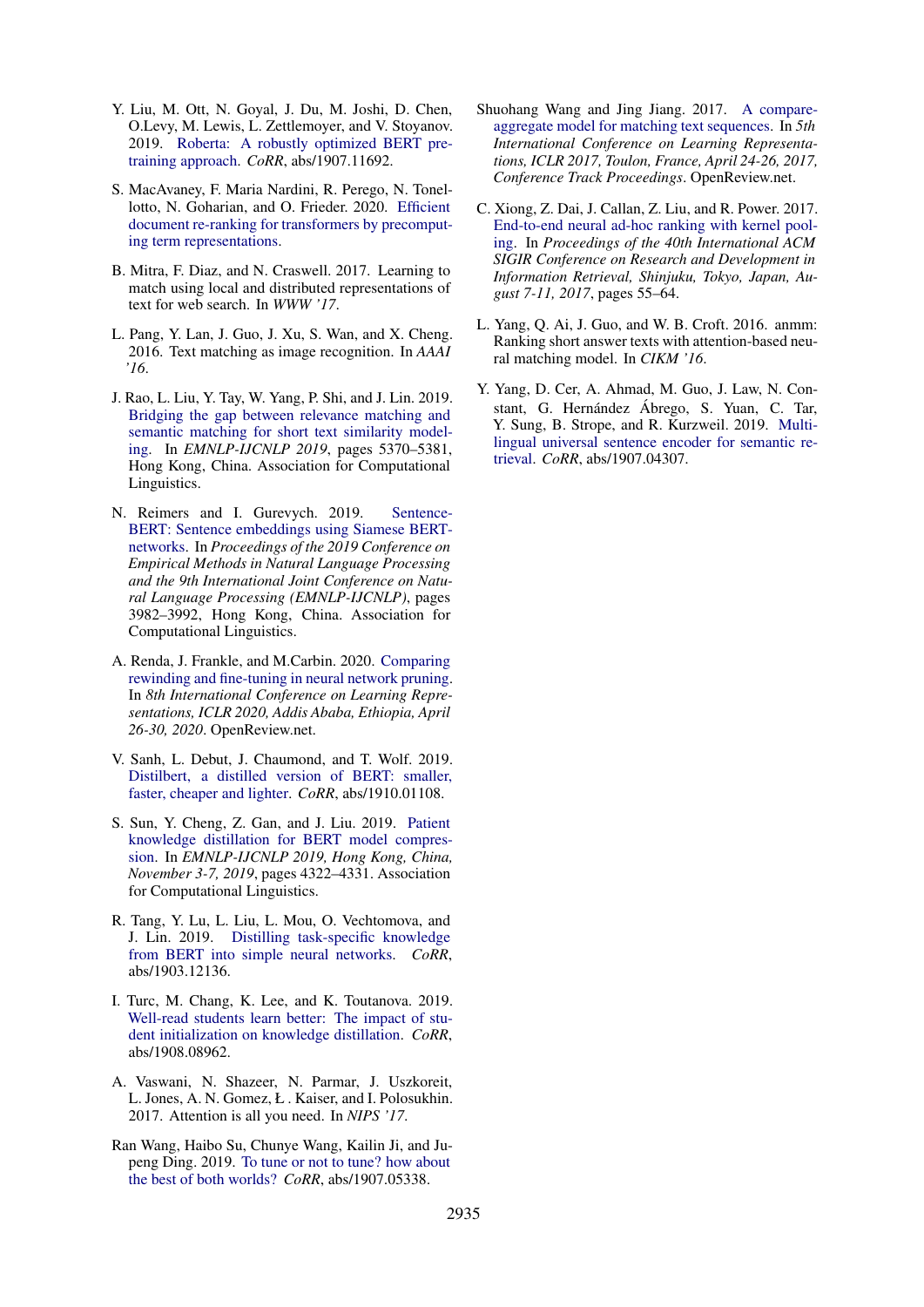#### <span id="page-11-2"></span>A More Information On P2T-REL

We provide a few examples from the training data to better illustrate the goal of each task.

#### Product One

- Title: Aurora Dragon Fantasy Mink Blanket [Weight: Medium - 5LBS,Size: Queen].
- Description: Measures 79 inch x 96 inch and will fit a Queen of Full size bed. Soft and plush. Looks great and you will love cuddling up with at night.
- Sample terms and ratings
	- size queen: 0.83
	- dragon fantasy: 0.83
	- size: 0.16
	- $-$  T-shirt: 0.

### Product Two

- Title: Versace Women's Chain Reaction Chunky Sneakers - Size 37 (7).
- Description: The classic sneaker is given a haute update with experimental detailslike a lightweight, chain-linked rubber sole and a riot of color and texture-for a musthave addition to your sneaker collection. Style Name:Versace Chain Reaction Sneaker (Women). Style Number: 5663881.
- Sample terms and ratings
	- sneakers: 0.91
	- leather: 0.08
	- women: 0.58
	- size 37: 0.78

The ratings are aggregated from 3 human raters.

## <span id="page-11-1"></span>B Derive Q2P-MAT from MS Marco Ranking

For pairwise input, creating a transfer set that roughly follows the same distribution as the training data can be very challenging (this is, however, not a problem in industrial systems as we can easily mine unlabeled data through logs). To this end, we utilize MSMARCO Passage Ranking data as it is of large scale, and we can easily create a large amount of unlabeled data. MSMARCO Passage Ranking is designed for ranking tasks, and it has 1M+ queries

and 8.8M+ passages. Other popular datasets (e.g., GLUE benchmark) are relatively small, and previous distillation works often use text augmentation techniques to create transfer set.

In our work, we would like to *directly* verify the effectiveness of model distillation, so instead of using ranking metrics (a decent scoring model does not always lead to better ranking metrics), we derive a binary classification task from the MS-MARCO data,

- First, all the human-rated query to passage pairs in MSMARCO Passage Ranking data are positive. We use that part as our positive examples.
- To create relatively hard negative pairs (so that the binary classification task can be more challenging), we encode queries/passages with the universal-sentence-encoder-qa<sup>[5](#page-11-3)</sup> [\(Yang et al.,](#page-10-16) [2019;](#page-10-16) [Chidambaram et al.,](#page-9-11) [2019\)](#page-9-11) and run nearest neighborhood search (some public tools are available, e.g., [\(Johnson et al.\)](#page-9-10)) to retrieve top-30 most relevant passages for each query. We then sample pairs with dot product below 0.53 as the negative pairs. The number of negative pairs is roughly the same as the number of positive pairs.
- For the transfer set, we simply retrieve the top-50 most relevant passages (measured via dot product of the query embedding and the passage embedding) and use those query/passage pairs as the unlabeled data.

### <span id="page-11-0"></span>C Poly-Encoders Fails for Long Text

Compared with DiPair, Poly-Encoders [\(Humeau](#page-9-17) [et al.,](#page-9-17) [2020\)](#page-9-17) has at least the following limitations,

- 1. It makes a strong assumption on its input pairs: One side of the input pair should be short text (e.g., less than 20 tokens).
- 2. It does not extend to n-ary input.
- 3. It can not deal with tasks beyond regression / binary-classification.

Both 2. and 3. can be implied directly from the architecture of Poly-Encoders and assumption 1 is explicitly mentioned in [\(Humeau et al.,](#page-9-17) [2020\)](#page-9-17). In this section, we experimentally show that when the assumption in 1. is violated, Poly-Encoders becomes considerably worse than DiPair.

<span id="page-11-3"></span><sup>&</sup>lt;sup>5</sup>Available in https://tfhub.dev/google/universal-sentenceencoder-qa/3